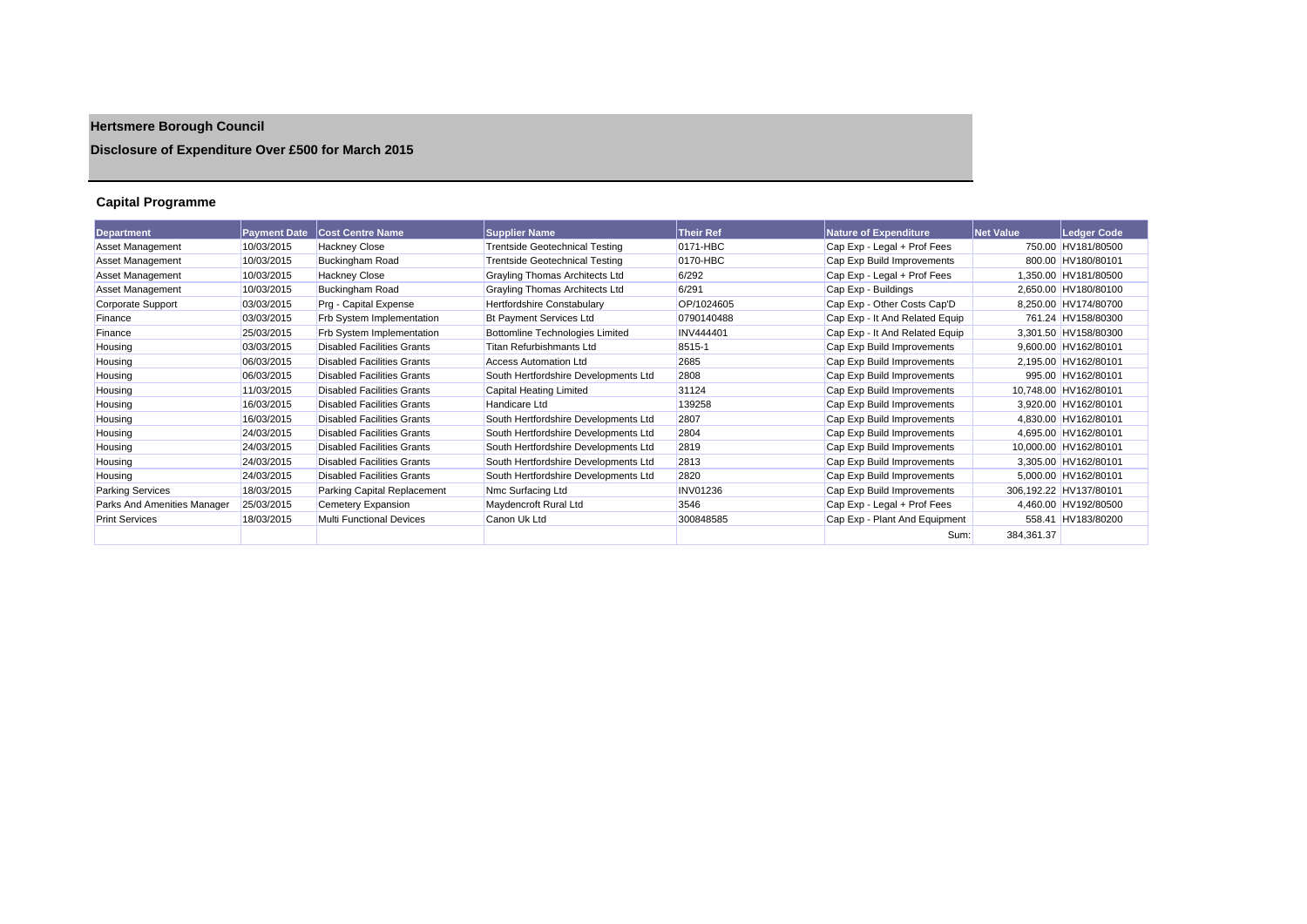## **Hertsmere Borough Council**

## **Disclosure of Expenditure Over £500 for March 2015**

#### **Revenue**

| <b>Department</b>               | <b>Payment Date</b> | <b>Cost Centre Name</b>           | <b>Supplier Name</b>                        | Their Ref       | <b>Nature of Expenditure</b>        | <b>Net Value</b> | Ledger Code           |
|---------------------------------|---------------------|-----------------------------------|---------------------------------------------|-----------------|-------------------------------------|------------------|-----------------------|
| Corporate Management            | 27/03/2015          | Corporate Management              | <b>Barclays Bank</b>                        | 201503441252    | <b>Bank Charges</b>                 |                  | 3,216.53 HB220/04404  |
| <b>Waste Collection</b>         | 27/03/2015          | <b>Cleansing Services</b>         | Allstar                                     | E2004420719     | <b>Diesel</b>                       |                  | 2.263.67 HE900/03021  |
| <b>Waste Collection</b>         | 27/03/2015          | <b>Household Waste Collection</b> | Allstar                                     | E2004420719     | Diesel                              |                  | 8,460.70 HF100/03021  |
| <b>Waste Collection</b>         | 27/03/2015          | <b>Trade Waste Collection</b>     | Allstar                                     | E2004420719     | <b>Diesel</b>                       |                  | 625.16 HF300/03021    |
| Asset Management                | 26/03/2015          | <b>Building Maintenance Prog</b>  | Under 1 Roofing Consultants Ltd             | 1571            | <b>Building Repairs</b>             |                  | 1,400.00 HD201/02001  |
| Asset Management                | 25/03/2015          | <b>Civic Offices</b>              | Chubb Fire & Security Ltd                   | 5128351         | <b>General Repairs</b>              |                  | 638.53 HN700/02009    |
| Asset Management                | 25/03/2015          | Garages                           | <b>Cleantec Services Ltd</b>                | 33959           | Site Clearence                      |                  | 536.25 HK110/02043    |
| Asset Management                | 25/03/2015          | Garages                           | <b>Cleantec Services Ltd</b>                | 33961           | Site Clearence                      |                  | 792.00 HK110/02043    |
| <b>Corporate Communications</b> | 25/03/2015          | <b>Corporate Communications</b>   | D <sub>2d</sub> Distribution Ltd            | 001544          | <b>Hertsmere News Delivery</b>      |                  | 2.310.00 HB250/04511  |
| Corporate Support               | 25/03/2015          | Partnerships & Com Engagement     | Elstree & Borehamwood Museum                | 031522          | <b>Training External</b>            |                  | 924.00 HD600/01403    |
| Corporate Support               | 25/03/2015          | Economic Development              | Watford & West Herts Chamber Of Commerce    | 13950           | <b>Grants Etc.</b>                  |                  | 12,500.00 HG500/04951 |
| <b>Drainage Services</b>        | 25/03/2015          | Drainage Consultancy              | Ahearne Personnel Limited                   | 101390          | <b>Contractors Payments</b>         |                  | 624.17 HE640/05601    |
| <b>Drainage Services</b>        | 25/03/2015          | Land Drainage Maintenance         | Thames Water Utilities Limited              | M216159         | <b>Contractors Payments</b>         |                  | 4,152.31 HE600/05601  |
| <b>Environmental Health</b>     | 25/03/2015          | <b>Environmental Health</b>       | Macoi Limited                               | 923             | Equip + Furn Funded By Rev          |                  | 1,000.00 HF700/04001  |
| Finance                         | 25/03/2015          | Accountancy + Financial Servs     | D <sub>2d</sub> Distribution Ltd            | 001484          | Pubs/News/Periodicals               |                  | 556.50 HN100/04308    |
| <b>General Expenses</b>         | 25/03/2015          | <b>General Expenses</b>           | <b>Suffolk County Council</b>               | 9156338         | Miscellaneous Expenses              |                  | 1.695.75 HB100/04940  |
| Housing                         | 25/03/2015          | Homelessness                      | <b>Parse Security Systems</b>               | 134             | Bed + Breakfast                     |                  | 7,480.00 HJ700/04725  |
| Housing                         | 25/03/2015          | Homelessness                      | Anna Erol                                   | <b>COSTS</b>    | Bed + Breakfast                     |                  | 1,486.50 HJ700/04725  |
| Housing                         | 25/03/2015          | <b>Housing Services</b>           | The Baikie-Wood Consultancy Ltd             | 101308          | <b>Consultants Fees</b>             |                  | 677.68 HJ100/05600    |
| Parking                         | 25/03/2015          | <b>Parking Services</b>           | Three Counties Lining                       | 4005            | Repairs + Renewals                  |                  | 765.33 HH800/04002    |
| Parks And Amenities Manager     | 25/03/2015          | Parks                             | J & S O'Connell                             | JS1316          | <b>General Repairs</b>              |                  | 2,500.00 HD300/02009  |
| Parks And Amenities Manager     | 25/03/2015          | <b>Bushey Rose Garden</b>         | <b>Gristwood And Toms Limited</b>           | 28876           | <b>Contractors Payments</b>         |                  | 1,460.00 HD301/05601  |
| Sports & Cultural Services      | 25/03/2015          | <b>Youth Services</b>             | Flip Theatre Workshop Ltd                   | CON2015         | Miscellaneous Expenses              |                  | 2,500.00 HD250/04940  |
| <b>Waste Collection</b>         | 25/03/2015          | <b>Cleansing Services</b>         | B & G Cleaning Systems Ltd                  | 148696          | Vehicle Maintenance + Repairs       |                  | 1,455.00 HE900/03001  |
| <b>Waste Collection</b>         | 25/03/2015          | <b>Trade Waste Collection</b>     | <b>Hertfordshire County Council</b>         | 1801687874      | Subs/Contributions                  |                  | 60,798.72 HF300/04706 |
| <b>Waste Collection</b>         | 25/03/2015          | <b>Household Waste Collection</b> | Got People Recruitment                      | 00806877        | Salaries - Agency                   |                  | 787.74 HF100/01004    |
| <b>Waste Collection</b>         | 25/03/2015          | <b>Cleansing Services</b>         | <b>Go Plant Ltd</b>                         | 0000422313      | Vehicle Maint Contract Costs        |                  | 5.532.70 HE900/03000  |
| <b>Waste Collection</b>         | 25/03/2015          | <b>Household Waste Collection</b> | <b>Go Plant Ltd</b>                         | 0000422313      | <b>Vehicle Maint Contract Costs</b> |                  | 22,552.70 HF100/03000 |
| <b>Waste Collection</b>         | 25/03/2015          | <b>Street Scene Depot</b>         | <b>Go Plant Ltd</b>                         | 0000422313      | Vehicle Maint Contract Costs        |                  | 1,131.67 HF710/03000  |
| <b>Waste Collection</b>         | 25/03/2015          | <b>Trade Waste Collection</b>     | Go Plant Ltd                                | 0000422313      | Vehicle Maint Contract Costs        |                  | 1.374.20 HF300/03000  |
| <b>Waste Collection</b>         | 25/03/2015          | <b>Household Waste Collection</b> | Welwyn Hatfield Borough Council             | 20253888        | Partnership Working                 |                  | 1,760.48 HF100/05832  |
| <b>Waste Collection</b>         | 25/03/2015          | <b>Clinical Waste</b>             | Daniels Healthcare Ltd                      | SIN222626       | Equip + Furn Funded By Rev          |                  | 784.80 HF110/04001    |
| <b>Waste Collection</b>         | 25/03/2015          | <b>Street Scene Depot</b>         | <b>Keep Britain Tidy</b>                    | 109608          | <b>Contractors Payments</b>         |                  | 1.665.00 HF710/05601  |
| Asset Management                | 24/03/2015          | <b>Civic Offices</b>              | Kane International Limited                  | 404072          | Equip + Furn Funded By Rev          |                  | 599.25 HN700/04001    |
| <b>Asset Management</b>         | 24/03/2015          | Aycliffe/Leeming Rd (Evens)       | Elite Door & Window Operating Equipment Ltd | 55104           | <b>Building Repairs</b>             |                  | 595.00 HG531/02001    |
| Asset Management                | 24/03/2015          | <b>Civic Offices</b>              | <b>Purdy Contracts Ltd</b>                  | IN238313        | <b>Building Repairs</b>             |                  | 635.92 HN700/02001    |
| <b>Customer Services</b>        | 24/03/2015          | <b>Civic Offices Catering</b>     | Connect Vending Limited                     | <b>INV46611</b> | Repairs + Renewals                  |                  | 507.84 HN720/04002    |
| Democratic Services Unit        | 24/03/2015          | <b>Legal Business Unit</b>        | Venn Group Limited                          | 3042906         | Salaries - Agency                   |                  | 846.93 HN300/01004    |
| <b>Development Control</b>      | 24/03/2015          | Development Management            | Macdonald & Company                         | 0000059036      | Salaries - Agency                   |                  | 866.25 HG200/01004    |
| Development Control             | 24/03/2015          | Development Management            | Macdonald & Company                         | 0000059034      | Salaries - Agency                   |                  | 1.793.00 HG200/01004  |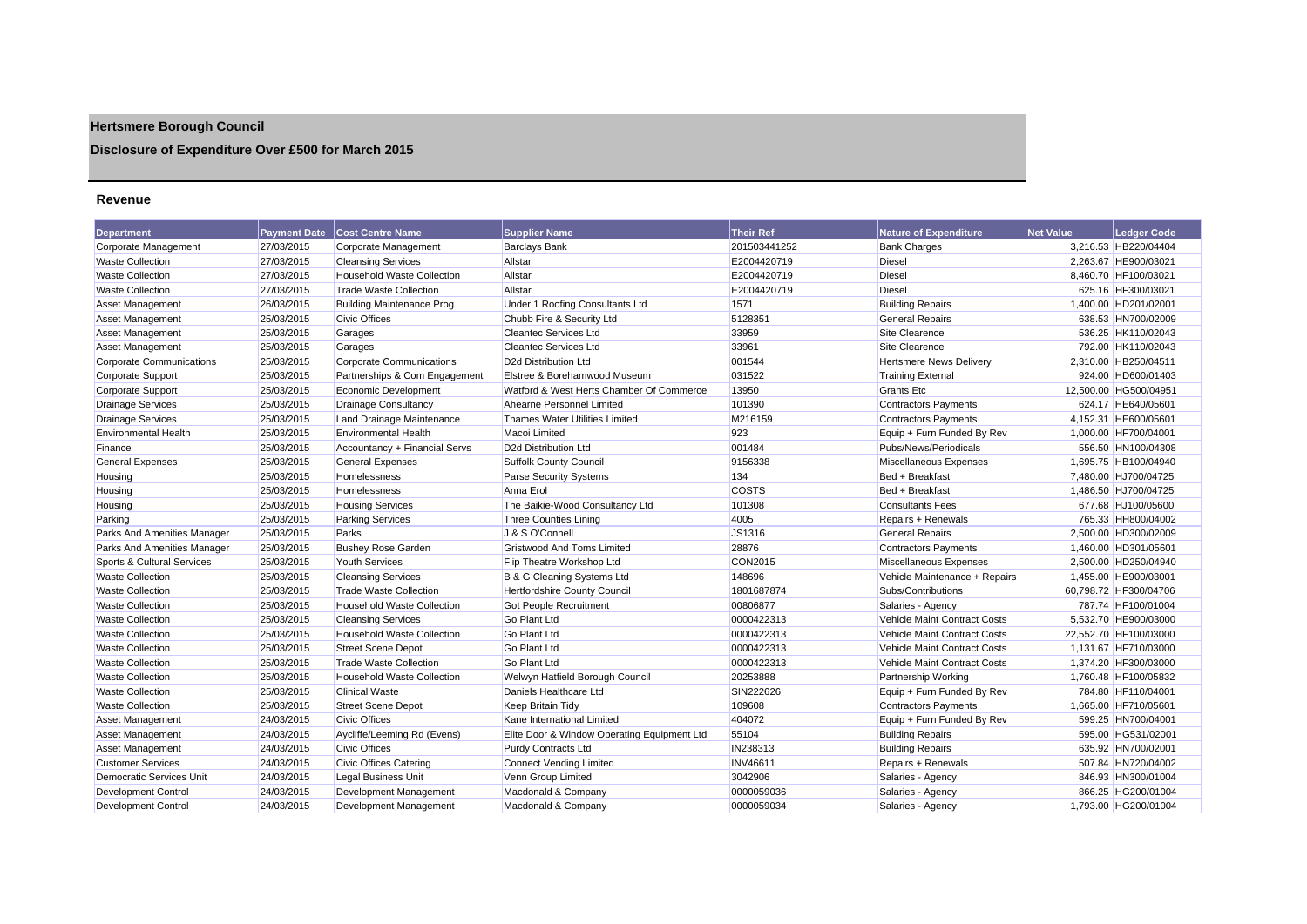| Development Control          | 24/03/2015 | Development Management              | Macdonald & Company                 | 0000059033     | Salaries - Agency            | 1,224.00 HG200/01004  |
|------------------------------|------------|-------------------------------------|-------------------------------------|----------------|------------------------------|-----------------------|
| <b>Development Control</b>   | 24/03/2015 | Development Management              | Macdonald & Company                 | 0000059032     | Salaries - Agency            | 916.75 HG200/01004    |
| <b>Development Control</b>   | 24/03/2015 | Development Management              | Macdonald & Company                 | 0000059031     | Salaries - Agency            | 1,070.19 HG200/01004  |
| <b>Development Control</b>   | 24/03/2015 | Development Management              | Valuation Office Agency             | 25000145442014 | <b>Viability Assessments</b> | 2,936.56 HG200/05606  |
| <b>Drainage Services</b>     | 24/03/2015 | <b>Drainage Consultancy</b>         | K T Ivory Haulage                   | 2800           | <b>Contractors Payments</b>  | 879.55 HE640/05601    |
| <b>Drainage Services</b>     | 24/03/2015 | <b>Drainage Consultancy</b>         | K T Ivory Haulage                   | 2808           | <b>Contractors Payments</b>  | 847.30 HE640/05601    |
| <b>Executive Directors</b>   | 24/03/2015 | <b>Executive Directors</b>          | <b>Ec Harris Llp</b>                | 75123431       | <b>Consultants Fees</b>      | 45.000.00 HN400/05600 |
| <b>General Expenses</b>      | 24/03/2015 | <b>General Expenses</b>             | <b>Brett Wilson Llp</b>             | 1501385        | Miscellaneous Expenses       | 8,269.77 HB100/04940  |
| <b>General Expenses</b>      | 24/03/2015 | <b>General Expenses</b>             | <b>Lavat Consulting Limited</b>     | 103211         | Miscellaneous Expenses       | 2,000.00 HB100/04940  |
| <b>Highway Related Items</b> | 24/03/2015 | <b>B/Wood Street Mkt Management</b> | Nabma                               | 14/538         | <b>Contractors Payments</b>  | 636.00 HG528/05601    |
| Housing                      | 24/03/2015 | Homelessness                        | Civic Lodge Hotel                   | 2378           | Bed + Breakfast              | 1,680.00 HJ700/04725  |
| Housing                      | 24/03/2015 | Homelessness                        | Civic Lodge Hotel                   | 2379           | Bed + Breakfast              | 1,540.00 HJ700/04725  |
| Housing                      | 24/03/2015 | Homelessness                        | Civic Lodge Hotel                   | 2380           | Bed + Breakfast              | 1,260.00 HJ700/04725  |
| Housing                      | 24/03/2015 | Homelessness                        | Civic Lodge Hotel                   | 2381           | Bed + Breakfast              | 1,210.00 HJ700/04725  |
| Housing                      | 24/03/2015 | Homelessness                        | Civic Lodge Hotel                   | 2377           | Bed + Breakfast              | 1,540.00 HJ700/04725  |
| Housing                      | 24/03/2015 | Homelessness                        | Stef & Philips Ltd                  | <b>HBC009</b>  | Bed + Breakfast              | 7,140.00 HJ700/04725  |
| Housing                      | 24/03/2015 | Homelessness                        | Stef & Philips Ltd                  | <b>HBC010</b>  | Bed + Breakfast              | 4,760.00 HJ700/04725  |
| Housing                      | 24/03/2015 | Homelessness                        | Assetgrove Lettings Ltd             | 18405          | Bed + Breakfast              | 1,260.00 HJ700/04725  |
| Housing                      | 24/03/2015 | Homelessness                        | Assetgrove Lettings Ltd             | 18406          | Bed + Breakfast              | 1,820.00 HJ700/04725  |
| Housing                      | 24/03/2015 | Homelessness                        | Assetgrove Lettings Ltd             | 18407          | Bed + Breakfast              | 980.00 HJ700/04725    |
| Housing                      | 24/03/2015 | <b>Homelessness</b>                 | Assetgrove Lettings Ltd             | 18408          | Bed + Breakfast              | 1,120.00 HJ700/04725  |
| Housing                      | 24/03/2015 | Homelessness                        | Assetgrove Lettings Ltd             | 18410          | Bed + Breakfast              | 840.00 HJ700/04725    |
| Housing                      | 24/03/2015 | Homelessness                        | Assetgrove Lettings Ltd             | 18411          | Bed + Breakfast              | 1,260.00 HJ700/04725  |
| Housing                      | 24/03/2015 | Homelessness                        | Assetgrove Lettings Ltd             | 18412          | Bed + Breakfast              | 1,400.00 HJ700/04725  |
| Housing                      | 24/03/2015 | Homelessness                        | Assetgrove Lettings Ltd             | 18413          | Bed + Breakfast              | 840.00 HJ700/04725    |
| Housing                      | 24/03/2015 | Homelessness                        | Assetgrove Lettings Ltd             | 18414          | Bed + Breakfast              | 840.00 HJ700/04725    |
| Housing                      | 24/03/2015 | Homelessness                        | Assetgrove Lettings Ltd             | 18415          | Bed + Breakfast              | 952.00 HJ700/04725    |
| Housing                      | 24/03/2015 | Homelessness                        | Assetgrove Lettings Ltd             | 18417          | Bed + Breakfast              | 840.00 HJ700/04725    |
| Housing                      | 24/03/2015 | Homelessness                        | Assetgrove Lettings Ltd             | 18418          | Bed + Breakfast              | 1,560.00 HJ700/04725  |
| Housing                      | 24/03/2015 | Homelessness                        | Assetgrove Lettings Ltd             | 18419          | Bed + Breakfast              | 780.00 HJ700/04725    |
| Housing                      | 24/03/2015 | <b>Homelessness</b>                 | Assetgrove Lettings Ltd             | 18420          | Bed + Breakfast              | 1,040.00 HJ700/04725  |
| Housing                      | 24/03/2015 | Homelessness                        | Assetgrove Lettings Ltd             | 18421          | Bed + Breakfast              | 570.00 HJ700/04725    |
| Housing                      | 24/03/2015 | Homelessness                        | <b>Emergency Accommodation Ltd</b>  | 2/2856         | Bed + Breakfast              | 1,372.00 HJ700/04725  |
| Housing                      | 24/03/2015 | Homelessness                        | Emergency Accommodation Ltd         | 2/2868         | Bed + Breakfast              | 1,064.00 HJ700/04725  |
| Housing                      | 24/03/2015 | Homelessness                        | <b>Emergency Accommodation Ltd</b>  | 2/2957         | Bed + Breakfast              | 1,288.00 HJ700/04725  |
| Housing                      | 24/03/2015 | Homelessness                        | Emergency Accommodation Ltd         | 2/2985         | Bed + Breakfast              | 1,064.00 HJ700/04725  |
| Housing                      | 24/03/2015 | Homelessness                        | <b>Emergency Accommodation Ltd</b>  | 2/2994         | Bed + Breakfast              | 1,288.00 HJ700/04725  |
| Housing                      | 24/03/2015 | Homelessness                        | Emergency Accommodation Ltd         | 2/2995         | Bed + Breakfast              | 1,008.00 HJ700/04725  |
| Housing                      | 24/03/2015 | Homelessness                        | <b>Emergency Accommodation Ltd</b>  | 2/2996         | Bed + Breakfast              | 1,288.00 HJ700/04725  |
| Housing                      | 24/03/2015 | Homelessness                        | <b>Emergency Accommodation Ltd</b>  | 2/2997         | Bed + Breakfast              | 1,288.00 HJ700/04725  |
| Housing                      | 24/03/2015 | Homelessness                        | <b>Emergency Accommodation Ltd</b>  | 2/2998         | Bed + Breakfast              | 1,288.00 HJ700/04725  |
| Housing                      | 24/03/2015 | <b>Homelessness</b>                 | <b>Emergency Accommodation Ltd</b>  | 2/2999         | Bed + Breakfast              | 1,288.00 HJ700/04725  |
| Housing                      | 24/03/2015 | Homelessness                        | <b>Emergency Accommodation Ltd</b>  | 2/3001         | Bed + Breakfast              | 1,624.00 HJ700/04725  |
| Housing                      | 24/03/2015 | Homelessness                        | <b>Emergency Accommodation Ltd</b>  | 2/3012         | Bed + Breakfast              | 896.00 HJ700/04725    |
| Housing                      | 24/03/2015 | Homelessness                        | <b>Emergency Accommodation Ltd</b>  | 2/3014         | Bed + Breakfast              | 1,540.00 HJ700/04725  |
| Housing                      | 24/03/2015 | <b>Housing Services</b>             | Hays Specialist Recruitment Limited | 1005153116     | Salaries - Agency            | 781.08 HJ100/01004    |
| Housing                      | 24/03/2015 | <b>Housing Services</b>             | Hays Specialist Recruitment Limited | 1005197782     | Salaries - Agency            | 619.16 HJ100/01004    |
| Housing                      | 24/03/2015 | Homelessness                        | Altwood Housing                     | 1821           | Bed + Breakfast              | 840.00 HJ700/04725    |
| Housing                      | 24/03/2015 | Homelessness                        | Altwood Housing                     | 1821/3         | Bed + Breakfast              | 672.00 HJ700/04725    |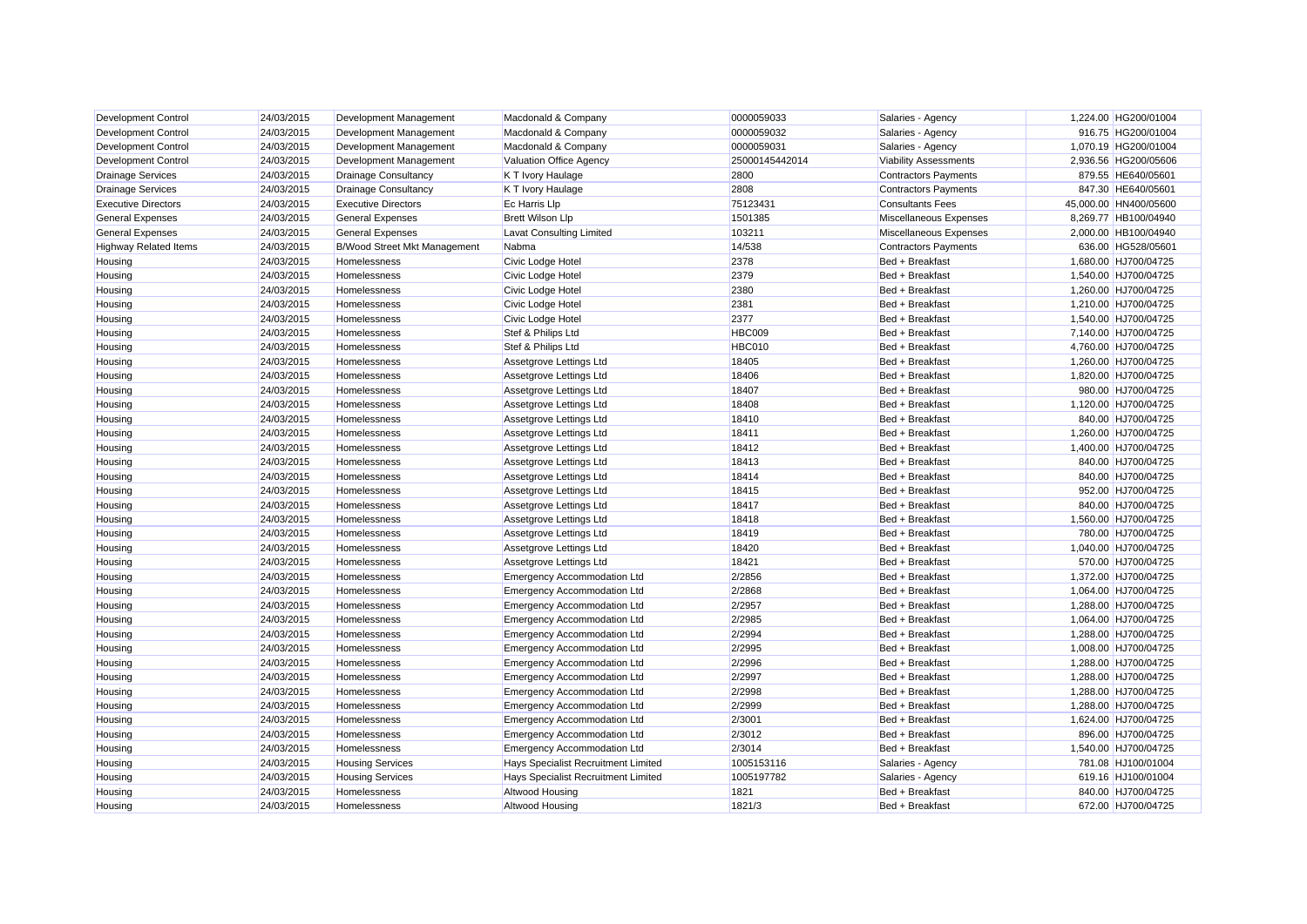| Housing                               | 24/03/2015 | Homelessness                        | Altwood Housing                       | 1821/4             | Bed + Breakfast                   | 840.00 HJ700/04725    |
|---------------------------------------|------------|-------------------------------------|---------------------------------------|--------------------|-----------------------------------|-----------------------|
| Housing                               | 24/03/2015 | Homelessness                        | Altwood Housing                       | 1621/6             | Bed + Breakfast                   | 840.00 HJ700/04725    |
| Housing                               | 24/03/2015 | Homelessness                        | Altwood Housing                       | 1821/7             | Bed + Breakfast                   | 1,540.00 HJ700/04725  |
| Housing                               | 24/03/2015 | Homelessness                        | Altwood Housing                       | 1821/8             | Bed + Breakfast                   | 840.00 HJ700/04725    |
| Housing                               | 24/03/2015 | Homelessness                        | Altwood Housing                       | 1821/9             | Bed + Breakfast                   | 1,540.00 HJ700/04725  |
| Housing                               | 24/03/2015 | Homelessness                        | Altwood Housing                       | 1821/10            | Bed + Breakfast                   | 840.00 HJ700/04725    |
| Housing                               | 24/03/2015 | Homelessness                        | Altwood Housing                       | 0821/12            | Bed + Breakfast                   | 1,120.00 HJ700/04725  |
| Housing                               | 24/03/2015 | Homelessness                        | Altwood Housing                       | 1821/13            | Bed + Breakfast                   | 750.00 HJ700/04725    |
| Housing                               | 24/03/2015 | Homelessness                        | Altwood Housing                       | 1821/15            | Bed + Breakfast                   | 840.00 HJ700/04725    |
| Housing                               | 24/03/2015 | <b>Housing Services</b>             | Hays Specialist Recruitment Limited   | 1005242525         | Salaries - Agency                 | 541.42 HJ100/01004    |
| Housing                               | 24/03/2015 | Homelessness                        | Shiraz Jivraj                         | 1070               | Bed + Breakfast                   | 6,300.00 HJ700/04725  |
| Housing                               | 24/03/2015 | <b>Housing Services</b>             | Tameside Metropolitan Borough         | 60571524           | Subs/Contributions                | 1,869.00 HJ100/04706  |
| Information & Digital Services        | 24/03/2015 | Civic Office Telephones             | Daisy Communications Ltd              | 4810261            | Telephones- Bt Equipment          | 764.56 HN210/04504    |
| Information & Digital Services        | 24/03/2015 | Information & Digital Services      | <b>Bull Information Systems Ltd</b>   | IFO740358          | It Equipment And Maintenance      | 12.089.76 HN200/04565 |
| Parking                               | 24/03/2015 | <b>Parking Services</b>             | Civica - Bath Uk                      | C/BL132092         | <b>Contractors Payments</b>       | 6,352.50 HH800/05601  |
| Parks And Amenities Manager           | 24/03/2015 | Parks                               | Imagine Inflatables Ltd               | 6217-1             | Parks Development                 | 1,745.50 HD300/05604  |
| <b>Planning Policy</b>                | 24/03/2015 | <b>Planning Policy</b>              | Macdonald & Company                   | 0000058158         | Salaries - Agency                 | 1,056.18 HG300/01004  |
| <b>Planning Policy</b>                | 24/03/2015 | <b>Planning Policy</b>              | Macdonald & Company                   | 0000058262         | Salaries - Agency                 | 1,063.14 HG300/01004  |
| <b>Planning Policy</b>                | 24/03/2015 | <b>Planning Policy</b>              | Macdonald & Company                   | 0000058919         | Salaries - Agency                 | 1,058.50 HG300/01004  |
| <b>Planning Policy</b>                | 24/03/2015 | <b>Planning Policy</b>              | Macdonald & Company                   | 0000058694         | Salaries - Agency                 | 1,053.57 HG300/01004  |
| <b>Planning Policy</b>                | 24/03/2015 | <b>Planning Policy</b>              | Macdonald & Company                   | 0000059035         | Salaries - Agency                 | 1,058.50 HG300/01004  |
| Sports & Cultural Services            | 24/03/2015 | Sports + Youth Development          | Mums Of Steel                         | 1803WMSMEV240      | <b>Training External</b>          | 955.00 HD256/01403    |
| Sports & Cultural Services            | 24/03/2015 | Sports Development                  | Jumptastic!                           | 01                 | Miscellaneous Expenses            | 1,000.00 HD253/04940  |
| <b>Sports &amp; Cultural Services</b> | 24/03/2015 | <b>Sports Development</b>           | Hertsmere Leisure                     | <b>STA003</b>      | <b>Special Events</b>             | 848.00 HD253/04916    |
| Sports & Cultural Services            | 24/03/2015 | Sports Dev - Arsenal                | Arsenal Ladies Football Club          | NEWALFC104/5       | <b>Special Events</b>             | 687.50 HD259/04916    |
| Sports & Cultural Services            | 24/03/2015 | Sports + Youth Development          | Arsenal Ladies Football Club          | NEWALFC104/5       | <b>Training External</b>          | 575.00 HD256/01403    |
| <b>Waste Collection</b>               | 24/03/2015 | <b>Street Scene Depot</b>           | <b>East Herts District Council</b>    | <b>DVFO200923</b>  | Subs/Contributions                | 1,100.00 HF710/04706  |
| <b>Asset Management</b>               | 23/03/2015 | Asset Management                    | Manpower Uk Ltd                       | DJ13660            | Salaries - Agency                 | 1.597.47 HB270/01004  |
| <b>Corporate Support</b>              | 23/03/2015 | Assistance To Vol Organisation      | <b>Sundown Screens</b>                | INV <sub>137</sub> | Ward Improve Initiative Scheme    | 3,400.00 HD110/04930  |
| <b>Corporate Support</b>              | 23/03/2015 | Cctv                                | Stevenage Borough Council             | 7000078468         | Maintenance Of Cctv Camaras       | 6,938.98 HE400/04072  |
| Democratic Services Unit              | 23/03/2015 | <b>Legal Business Unit</b>          | Manpower Uk Ltd                       | DJ13660            | Salaries - Agency                 | 979.85 HN300/01004    |
| Democratic Services Unit              | 23/03/2015 | <b>Civic Dinner</b>                 | Tuxedo                                | <b>TUX0326</b>     | Performers Fees - Bands           | 1,350.00 HB151/04408  |
| <b>Democratic Services Unit</b>       | 23/03/2015 | <b>Civic Dinner</b>                 | Main Event Productions Ltd            | MEP/15/274         | Performers Fees - Bands           | 2,047.00 HB151/04408  |
| <b>Democratic Services Unit</b>       | 23/03/2015 | <b>Legal Business Unit</b>          | Venn Group Limited                    | 3040590            | Salaries - Agency                 | 846.93 HN300/01004    |
| <b>Development Control</b>            | 23/03/2015 | Development Management              | Manpower Uk Ltd                       | DJ13660            | Salaries - Agency                 | 1,490.09 HG200/01004  |
| <b>Drainage Services</b>              | 23/03/2015 | <b>Drainage Consultancy</b>         | Ahearne Personnel Limited             | 101428             | <b>Contractors Payments</b>       | 615.95 HE640/05601    |
| Elections                             | 23/03/2015 | <b>Electoral Registration Costs</b> | Manpower Uk Ltd                       | DJ13660            | Salaries - Agency                 | 760.09 HB810/01004    |
| <b>Environmental Health</b>           | 23/03/2015 | <b>Environmental Health</b>         | Manpower Uk Ltd                       | DJ13660            | Salaries - Agency                 | 2.353.11 HF700/01004  |
| Finance                               | 23/03/2015 | Revenues + Benefits Unit            | Manpower Uk Ltd                       | DJ13660            | Salaries - Agency                 | 5,219.31 HN150/01004  |
| <b>Human Resources</b>                | 23/03/2015 | Human Resources                     | Wolters Kluwer (Uk) Limited           | 1101349186         | <b>Professional Subscriptions</b> | 1,698.51 HN500/01406  |
| Parking                               | 23/03/2015 | <b>Parking Services</b>             | Manpower Uk Ltd                       | DJ13660            | Salaries - Agency                 | 938.30 HH800/01004    |
| Parking                               | 23/03/2015 | <b>Parking Services</b>             | <b>Three Counties Lining</b>          | 3987               | Repairs + Renewals                | 5,170.11 HH800/04002  |
| <b>Planning Policy</b>                | 23/03/2015 | Planning Improvement Project        | Anne Jagger                           | 15725              | Salaries - Agency                 | 958.51 HG210/01004    |
| <b>Planning Policy</b>                | 23/03/2015 | <b>Planning Policy</b>              | Manpower Uk Ltd                       | DJ13660            | Salaries - Agency                 | 1,410.59 HG300/01004  |
| <b>Waste Collection</b>               | 23/03/2015 | <b>Cleansing Services</b>           | <b>Got People Recruitment</b>         | 00806822           | Salaries - Agency                 | 918.91 HE900/01004    |
| <b>Waste Collection</b>               | 23/03/2015 | <b>Cleansing Services</b>           | Manpower Uk Ltd                       | DJ13660            | Salaries - Agency                 | 1,661.20 HE900/01004  |
| <b>Waste Collection</b>               | 23/03/2015 | <b>Household Waste Collection</b>   | Manpower Uk Ltd                       | DJ13660            | Salaries - Agency                 | 2,512.29 HF100/01004  |
| <b>Democratic Services Unit</b>       | 18/03/2015 | <b>Civic Dinner</b>                 | <b>Ensemble Combined Services Ltd</b> | E269               | Provs - Catering                  | 7.824.00 HB151/04101  |
| Democratic Services Unit              | 18/03/2015 | Civic Dinner                        | Elstree Film Design Ltd               | <b>HBC 004</b>     | Performers Fees - Bands           | 4.097.50 HB151/04408  |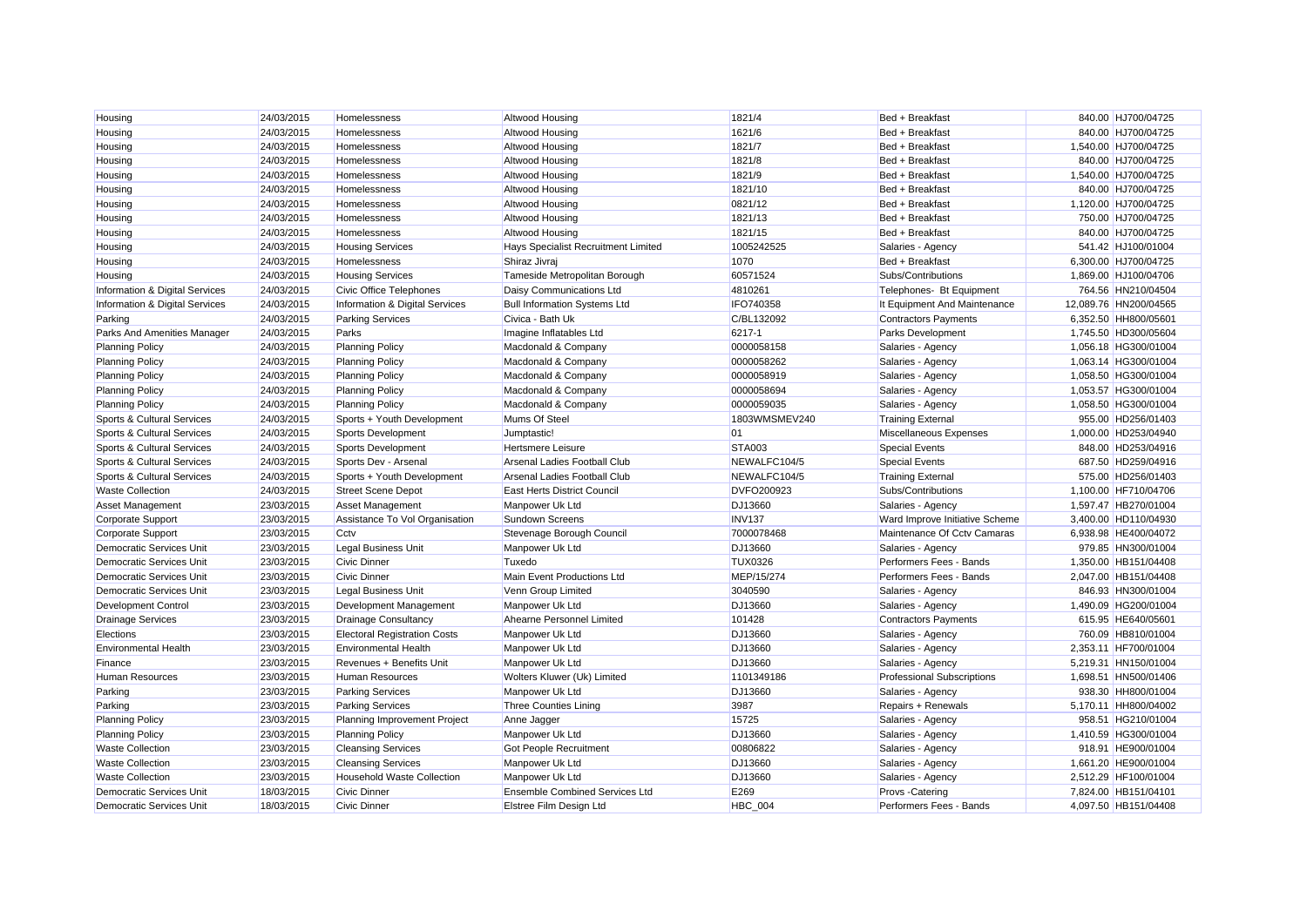| Democratic Services Unit        | 18/03/2015 | <b>Legal Business Unit</b>       | Sellick Partnership               | SIN139937          | Salaries - Agency             | 8,000.00 HN300/01004 |
|---------------------------------|------------|----------------------------------|-----------------------------------|--------------------|-------------------------------|----------------------|
| <b>Development Control</b>      | 18/03/2015 | Development Management           | Lambert Smith Hampton             | ARINV/00190820     | <b>Viability Assessments</b>  | 2,150.00 HG200/05606 |
| <b>Development Control</b>      | 18/03/2015 | Development Management           | Quartz Project Services Limited   | <b>INV1186</b>     | <b>Consultants Fees</b>       | 1,200.00 HG200/05600 |
| Development Control             | 18/03/2015 | Development Management           | William Lawrence Advertising Ltd  | 38830              | Advertising                   | 3,576.98 HG200/04901 |
| <b>Development Control</b>      | 18/03/2015 | Development Management           | Adams Integra Ltd                 | 5545               | <b>Viability Assessments</b>  | 1,800.00 HG200/05606 |
| <b>Development Control</b>      | 18/03/2015 | Development Management           | Macdonald & Company               | 0000058920         | Salaries - Agency             | 714.00 HG200/01004   |
| <b>Development Control</b>      | 18/03/2015 | Development Management           | Macdonald & Company               | 0000058915         | Salaries - Agency             | 1.065.24 HG200/01004 |
| <b>Development Control</b>      | 18/03/2015 | Development Management           | Macdonald & Company               | 0000058916         | Salaries - Agency             | 933.00 HG200/01004   |
| <b>Development Control</b>      | 18/03/2015 | Development Management           | Macdonald & Company               | 0000058918         | Salaries - Agency             | 1,694.00 HG200/01004 |
| <b>Development Control</b>      | 18/03/2015 | Development Management           | Macdonald & Company               | 0000058917         | Salaries - Agency             | 1,224.00 HG200/01004 |
| <b>Drainage Services</b>        | 18/03/2015 | Flood Repair & Renew Grants      | Mr Alan Taylor                    | <b>FLOOD GRANT</b> | <b>Grants Etc</b>             | 2,424.84 HE611/04951 |
| <b>Drainage Services</b>        | 18/03/2015 | <b>Engineering Services Unit</b> | Go Plant Ltd                      | 0000418140         | Vehicle Maintenance + Repairs | 1,183.23 HE620/03001 |
| <b>Drainage Services</b>        | 18/03/2015 | <b>Engineering Services Unit</b> | <b>Go Plant Ltd</b>               | 0000418138         | Vehicle Maintenance + Repairs | 1,183.23 HE620/03001 |
| <b>Drainage Services</b>        | 18/03/2015 | <b>Engineering Services Unit</b> | <b>Go Plant Ltd</b>               | 0000418139         | Vehicle Maintenance + Repairs | 1,183.23 HE620/03001 |
| <b>Drainage Services</b>        | 18/03/2015 | <b>Engineering Services Unit</b> | Safety Mundo                      | <b>INV107502</b>   | <b>Training External</b>      | 795.00 HE620/01403   |
| <b>Drainage Services</b>        | 18/03/2015 | <b>Engineering Services Unit</b> | Safety Mundo                      | <b>INV107507</b>   | <b>Training External</b>      | 528.77 HE620/01403   |
| <b>Drainage Services</b>        | 18/03/2015 | <b>Engineering Services Unit</b> | <b>Go Plant Ltd</b>               | 0000411474         | Vehicle Maintenance + Repairs | 1,183.23 HE620/03001 |
| <b>Drainage Services</b>        | 18/03/2015 | <b>Engineering Services Unit</b> | <b>Go Plant Ltd</b>               | 0000418136         | Vehicle Maintenance + Repairs | 1,183.23 HE620/03001 |
| <b>Drainage Services</b>        | 18/03/2015 | <b>Engineering Services Unit</b> | Npower Ltd                        | <b>LGUSCKNP</b>    | Electricity                   | 584.58 HE620/02102   |
| Finance                         | 18/03/2015 | Accountancy + Financial Servs    | <b>Bdo Llp</b>                    | 1367327            | Subs/Contributions            | 1,900.00 HN100/04706 |
| Finance                         | 18/03/2015 | Accountancy + Financial Servs    | <b>Frontier Software Plc</b>      | SIN142399          | <b>Training External</b>      | 1.200.00 HN100/01403 |
| Parking                         | 18/03/2015 | <b>Parking Services</b>          | <b>Purdy Contracts Ltd</b>        | IN238086           | <b>General Repairs</b>        | 1,449.40 HH800/02009 |
| Parks And Amenities Manager     | 18/03/2015 | Allum Ln Cemetery+Closed Gnd     | John O'Conner Grounds Maintenance | 48738              | <b>Grave Digging</b>          | 1,193.84 HE101/04441 |
| Parks And Amenities Manager     | 18/03/2015 | <b>Bushey Rose Garden</b>        | The Fountain Company Ltd          | M211/1755          | Maintenance Of Grounds        | 1,893.00 HD301/02010 |
| <b>Planning Policy</b>          | 18/03/2015 | Planning Improvement Project     | Anne Jagger                       | 15670/15699        | Salaries - Agency             | 1,935.03 HG210/01004 |
| <b>Planning Policy</b>          | 18/03/2015 | Planning Improvement Project     | Anne Jagger                       | 15206/15276        | Salaries - Agency             | 1,930.80 HG210/01004 |
| <b>Planning Policy</b>          | 18/03/2015 | Planning Improvement Project     | Anne Jagger                       | 15169/15090        | Salaries - Agency             | 1,740.53 HG210/01004 |
| <b>Print Services</b>           | 18/03/2015 | Design + Print Services          | <b>Pitney Bowes Ltd</b>           | 909927             | Postal Franking               | 5.000.00 HN900/04506 |
| <b>Asset Management</b>         | 17/03/2015 | Aycliffe/Leeming Rd (Odds)       | <b>Purdy Contracts Ltd</b>        | IN238073           | <b>Building Repairs</b>       | 547.76 HG540/02001   |
| <b>Asset Management</b>         | 17/03/2015 | <b>Civic Offices</b>             | <b>Purdy Contracts Ltd</b>        | IN238192           | <b>Gas Testing</b>            | 841.04 HN700/02106   |
| <b>Asset Management</b>         | 17/03/2015 | <b>Building Maintenance Prog</b> | <b>Purdy Contracts Ltd</b>        | IN238227           | <b>Building Repairs</b>       | 2,610.00 HD201/02001 |
| <b>Asset Management</b>         | 17/03/2015 | <b>Civic Offices</b>             | <b>Affinity Water Limited</b>     | 1071683-8/11.03    | <b>Water Rates</b>            | 715.78 HN700/02104   |
| <b>Asset Management</b>         | 17/03/2015 | <b>Civic Offices</b>             | Npower Ltd                        | LGUSB2VX           | Electricity                   | 8,329.06 HN700/02102 |
| Parks And Amenities Manager     | 17/03/2015 | <b>Bushey Rose Garden</b>        | The Fountain Company Ltd          | M211/1754          | Maintenance Of Grounds        | 1,210.00 HD301/02010 |
| Parks And Amenities Manager     | 17/03/2015 | Parks                            | <b>Affinity Water Limited</b>     | 1006236-7/1        | <b>Water Rates</b>            | 2,550.30 HD300/02104 |
| <b>Waste Collection</b>         | 17/03/2015 | <b>Street Scene Depot</b>        | <b>Purdy Contracts Ltd</b>        | IN238073           | <b>Building Repairs</b>       | 559.11 HF710/02001   |
| <b>Waste Collection</b>         | 17/03/2015 | <b>Street Scene Depot</b>        | Npower Ltd                        | LGUSB2VY           | Electricity                   | 604.57 HF710/02102   |
| Anti Fraud Unit                 | 16/03/2015 | Anti Fraud Unit                  | Manpower Uk Ltd                   | DJ13270            | Salaries - Agency             | 1,022.75 HJ830/01004 |
| Anti Fraud Unit                 | 16/03/2015 | Anti Fraud Unit                  | Morgan Hunt Uk Limited            | 801264             | Salaries - Agency             | 824.93 HJ830/01004   |
| Anti Fraud Unit                 | 16/03/2015 | Anti Fraud Unit                  | Morgan Hunt Uk Limited            | 801265             | Salaries - Agency             | 868.35 HJ830/01004   |
| <b>Anti Fraud Unit</b>          | 16/03/2015 | Anti Fraud Unit                  | Morgan Hunt Uk Limited            | 801267             | Salaries - Agency             | 843.54 HJ830/01004   |
| <b>Asset Management</b>         | 16/03/2015 | <b>Asset Management</b>          | Manpower Uk Ltd                   | DJ13270            | Salaries - Agency             | 1.493.12 HB270/01004 |
| Asset Management                | 16/03/2015 | <b>Furzefield Centre Pool</b>    | <b>Hertsmere Leisure</b>          | OP/1027050         | <b>Service Contracts</b>      | 2,261.10 HD202/02028 |
| <b>Asset Management</b>         | 16/03/2015 | <b>Furzefield Centre Pool</b>    | <b>Hertsmere Leisure</b>          | OP/1027051         | <b>Service Contracts</b>      | 2,261.01 HD202/02028 |
| <b>Asset Management</b>         | 16/03/2015 | <b>Furzefield Centre Pool</b>    | Hertsmere Leisure                 | OP/1027255         | <b>Service Contracts</b>      | 2,236.77 HD202/02028 |
| <b>Asset Management</b>         | 16/03/2015 | <b>Wyllyotts Art Centre</b>      | <b>Hertsmere Leisure</b>          | OP/1027256         | Electricity                   | 2,236.68 HD100/02102 |
| <b>Corporate Communications</b> | 16/03/2015 | <b>Corporate Communications</b>  | Nomad Graphique                   | <b>NOM7209</b>     | Printing                      | 1,200.00 HB250/04311 |
| Democratic Services Unit        | 16/03/2015 | <b>Legal Business Unit</b>       | Manpower Uk Ltd                   | DJ13270            | Salaries - Agency             | 531.14 HN300/01004   |
| Development Control             | 16/03/2015 | Development Management           | Manpower Uk Ltd                   | DJ13270            | Salaries - Agency             | 1.517.58 HG200/01004 |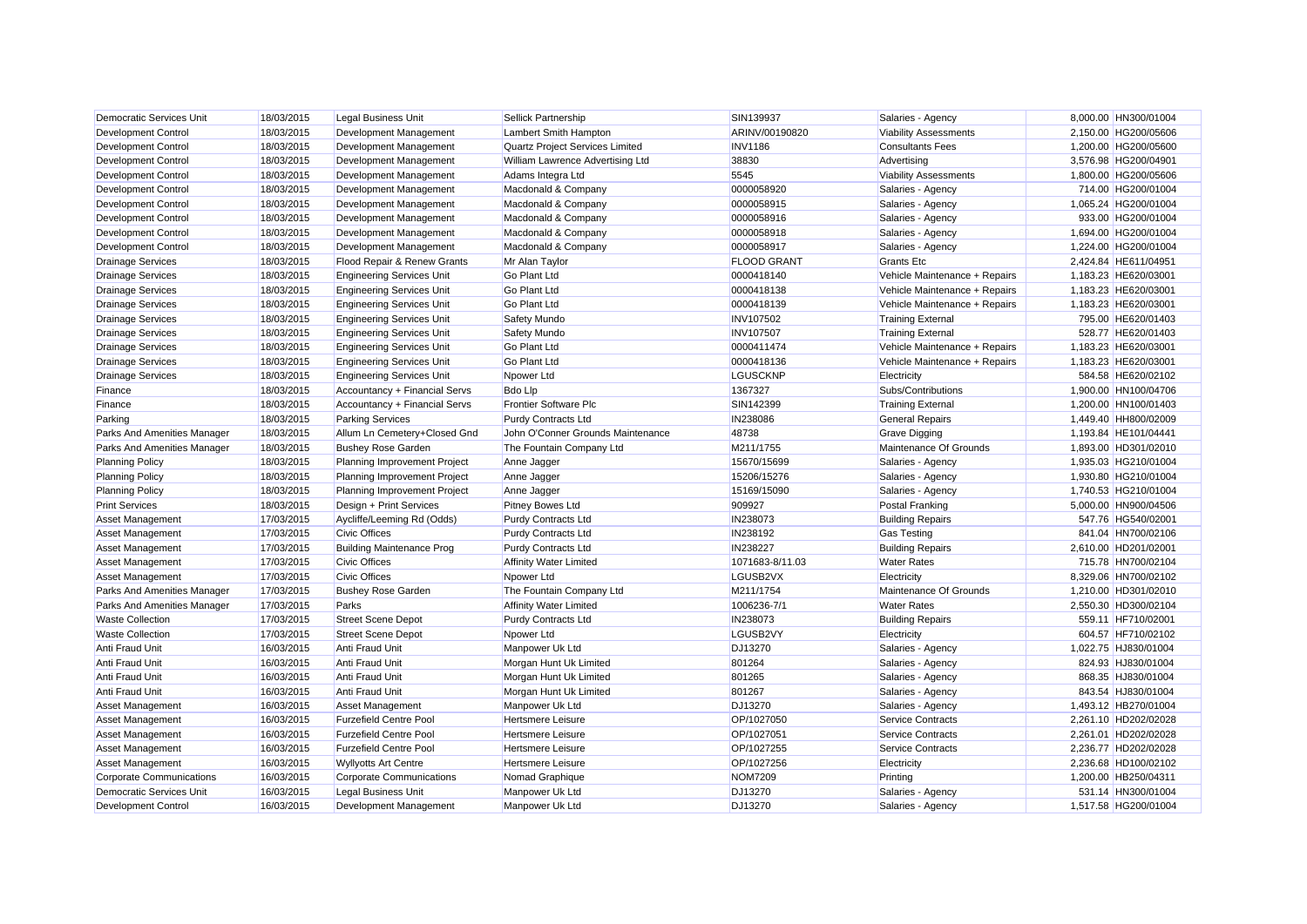| Development Control                | 16/03/2015 | Development Management              | Xeretec Document Solutions Ltd          | 670058       | Stationery + Office Supps    | 523.03 HG200/04303    |
|------------------------------------|------------|-------------------------------------|-----------------------------------------|--------------|------------------------------|-----------------------|
| Elections                          | 16/03/2015 | <b>Electoral Registration Costs</b> | Manpower Uk Ltd                         | DJ13270      | Salaries - Agency            | 695.41 HB810/01004    |
| <b>Environmental Health</b>        | 16/03/2015 | <b>Environmental Health</b>         | Manpower Uk Ltd                         | DJ13270      | Salaries - Agency            | 1,547.42 HF700/01004  |
| Finance                            | 16/03/2015 | Revenues + Benefits Unit            | Manpower Uk Ltd                         | DJ13270      | Salaries - Agency            | 6,136.94 HN150/01004  |
| Information & Digital Services     | 16/03/2015 | Information & Digital Services      | Internal Systems Limited                | 13204        | Internet + It Security       | 1,885.00 HN200/04538  |
| Local Land Charges                 | 16/03/2015 | <b>Land Charges</b>                 | Hertfordshire County Council            | 1801682839   | <b>Hcc Searches</b>          | 1,886.00 HC100/04624  |
| Parking                            | 16/03/2015 | <b>Parking Services</b>             | Manpower Uk Ltd                         | DJ13270      | Salaries - Agency            | 1,042.56 HH800/01004  |
| Parks And Amenities Manager        | 16/03/2015 | <b>Contract Cleaning</b>            | Danfo Uk Ltd                            | 0000002675   | <b>Contractors Payments</b>  | 4,336.29 HD380/05601  |
| <b>Parks And Amenities Manager</b> | 16/03/2015 | <b>Contract Cleaning</b>            | Danfo Uk Ltd                            | 0000002770   | <b>Contractors Payments</b>  | 4,336.29 HD380/05601  |
| Parks And Amenities Manager        | 16/03/2015 | <b>Contract Cleaning</b>            | Danfo Uk Ltd                            | 0000002769   | <b>Contractors Payments</b>  | 4,336.29 HD380/05601  |
| Parks And Amenities Manager        | 16/03/2015 | <b>Contract Cleaning</b>            | Danfo Uk Ltd                            | 0000002847   | <b>Contractors Payments</b>  | 4.336.29 HD380/05601  |
| <b>Parks And Amenities Manager</b> | 16/03/2015 | <b>Contract Cleaning</b>            | Danfo Uk Ltd                            | 0000002852   | <b>Contractors Payments</b>  | 4,336.29 HD380/05601  |
| Parks And Amenities Manager        | 16/03/2015 | Allum Ln Cemetery+Closed Gnd        | John O'Conner Grounds Maintenance       | 48652        | <b>Gm Contract Payments</b>  | 5,347.11 HE101/05605  |
| Parks And Amenities Manager        | 16/03/2015 | Bushey/Radlett Ground Maint.        | John O'Conner Grounds Maintenance       | 48652        | <b>Gm Contract Payments</b>  | 14,184.20 HD371/05605 |
| Parks And Amenities Manager        | 16/03/2015 | Bwood/Elstree/Shenley Gnd Mnt       | John O'Conner Grounds Maintenance       | 48652        | <b>Gm Contract Payments</b>  | 25,395.30 HD372/05605 |
| Parks And Amenities Manager        | 16/03/2015 | Parks Cleansing                     | John O'Conner Grounds Maintenance       | 48652        | <b>Gm Contract Payments</b>  | 6,169.39 HD302/05605  |
| Parks And Amenities Manager        | 16/03/2015 | Pbar/Sth Mimms/Ridge Gnd Mnt        | John O'Conner Grounds Maintenance       | 48652        | <b>Gm Contract Payments</b>  | 13,661.10 HD373/05605 |
| Parks And Amenities Manager        | 16/03/2015 | Parks                               | <b>Wills Chainsaw Sculptures</b>        | ACORN02      | <b>Parks Development</b>     | 1,800.00 HD300/05604  |
| Parks And Amenities Manager        | 16/03/2015 | Arboricultural Work-B/Wood          | <b>Gristwood And Toms Limited</b>       | 28798        | <b>Contractors Payments</b>  | 5,220.00 HD390/05601  |
| <b>Parks And Amenities Manager</b> | 16/03/2015 | Parks                               | J & S O'Connell                         | J S 1314     | <b>General Repairs</b>       | 3,024.00 HD300/02009  |
| Parks And Amenities Manager        | 16/03/2015 | Parks                               | John O'Conner Grounds Maintenance       | 48780        | Parks Development            | 1,000.00 HD300/05604  |
| <b>Planning Policy</b>             | 16/03/2015 | <b>Planning Policy</b>              | Manpower Uk Ltd                         | DJ13270      | Salaries - Agency            | 1,338.72 HG300/01004  |
| <b>Print Services</b>              | 16/03/2015 | Design + Print Services             | Royal Mail                              | 1109048627   | <b>Postal Franking</b>       | 500.00 HN900/04506    |
| <b>Print Services</b>              | 16/03/2015 | Design + Print Services             | Canon (Uk) Limited                      | 9033028      | Photocopying                 | 960.50 HN900/04302    |
| <b>Print Services</b>              | 16/03/2015 | Design + Print Services             | Hill & Garwood Printing Ltd             | 128361       | <b>Contractors Payments</b>  | 2,844.00 HN900/05601  |
| <b>Waste Collection</b>            | 16/03/2015 | <b>Cleansing Services</b>           | Manpower Uk Ltd                         | DJ13270      | Salaries - Agency            | 2,122.84 HE900/01004  |
| <b>Waste Collection</b>            | 16/03/2015 | <b>Household Waste Collection</b>   | Manpower Uk Ltd                         | DJ13270      | Salaries - Agency            | 1,195.60 HF100/01004  |
| <b>Waste Collection</b>            | 16/03/2015 | <b>Cleansing Services</b>           | <b>Got People Recruitment</b>           | 00806774     | Salaries - Agency            | 890.32 HE900/01004    |
| <b>Waste Collection</b>            | 16/03/2015 | <b>Household Waste Collection</b>   | Got People Recruitment                  | 00806774     | Salaries - Agency            | 1,189.26 HF100/01004  |
| <b>Waste Collection</b>            | 16/03/2015 | <b>Household Waste Collection</b>   | <b>First Call Contract Services Ltd</b> | 00024287     | Equip + Furn Funded By Rev   | 611.77 HF100/04001    |
| Asset Management                   | 11/03/2015 | <b>Civic Offices</b>                | Total Gas & Power Limited               | 111435868/15 | Gas                          | 3,358.45 HN700/02101  |
| <b>Building Control</b>            | 11/03/2015 | <b>Building Control</b>             | Labc                                    | 10502        | Promotion Of Bldg Regulation | 1,894.53 HG100/04443  |
| <b>Building Control</b>            | 11/03/2015 | <b>Building Control</b>             | Mr W E Greeves                          | H/V/359      | Fees                         | 1,443.00 HG100/04414  |
| Democratic Services Unit           | 11/03/2015 | <b>Legal Business Unit</b>          | Venn Group Limited                      | 3038159      | Salaries - Agency            | 846.93 HN300/01004    |
| <b>Development Control</b>         | 11/03/2015 | Development Management              | Macdonald & Company                     | 0000058691   | Salaries - Agency            | 913.75 HG200/01004    |
| Development Control                | 11/03/2015 | Development Management              | Macdonald & Company                     | 0000058690   | Salaries - Agency            | 907.17 HG200/01004    |
| <b>Development Control</b>         | 11/03/2015 | Development Management              | Macdonald & Company                     | 0000058692   | Salaries - Agency            | 1,224.00 HG200/01004  |
| Development Control                | 11/03/2015 | Development Management              | Macdonald & Company                     | 0000058695   | Salaries - Agency            | 929.25 HG200/01004    |
| <b>Development Control</b>         | 11/03/2015 | Development Management              | Macdonald & Company                     | 0000058693   | Salaries - Agency            | 1,320.00 HG200/01004  |
| <b>Development Control</b>         | 11/03/2015 | Development Management              | Macdonald & Company                     | 0000058790   | Salaries - Agency            | 927.50 HG200/01004    |
| <b>Development Control</b>         | 11/03/2015 | Development Management              | Macdonald & Company                     | 0000058791   | Salaries - Agency            | 1.224.00 HG200/01004  |
| Development Control                | 11/03/2015 | Development Management              | Macdonald & Company                     | 0000058789   | Salaries - Agency            | 1,152.69 HG200/01004  |
| Parks And Amenities Manager        | 11/03/2015 | <b>Contract Cleaning</b>            | Ccs                                     | CCS20150006  | <b>Contractors Payments</b>  | 575.00 HD380/05601    |
| <b>Planning Policy</b>             | 11/03/2015 | <b>Planning Policy</b>              | Macdonald & Company                     | 0000058583   | Salaries - Agency            | 1,058.50 HG300/01004  |
| <b>Print Services</b>              | 11/03/2015 | Design + Print Services             | Pitney Bowes Ltd                        | 50610021     | Postal Franking              | 5,000.00 HN900/04506  |
| <b>Waste Collection</b>            | 11/03/2015 | <b>Household Waste Collection</b>   | Fiveways Municiple Vehicle Hire Ltd     | 070931       | Vehicle Hire                 | 950.00 HF100/03100    |
| <b>Waste Collection</b>            | 11/03/2015 | <b>Household Waste Collection</b>   | Fiveways Municiple Vehicle Hire Ltd     | 071074       | Vehicle Hire                 | 1,000.00 HF100/03100  |
| <b>Waste Collection</b>            | 11/03/2015 | <b>Cleansing Services</b>           | Allstar                                 | E2004344302  | Salaries - Agency            | 2,008.63 HE900/01004  |
| <b>Waste Collection</b>            | 11/03/2015 | <b>Household Waste Collection</b>   | Allstar                                 | E2004344302  | Salaries - Agency            | 7.973.81 HF100/01004  |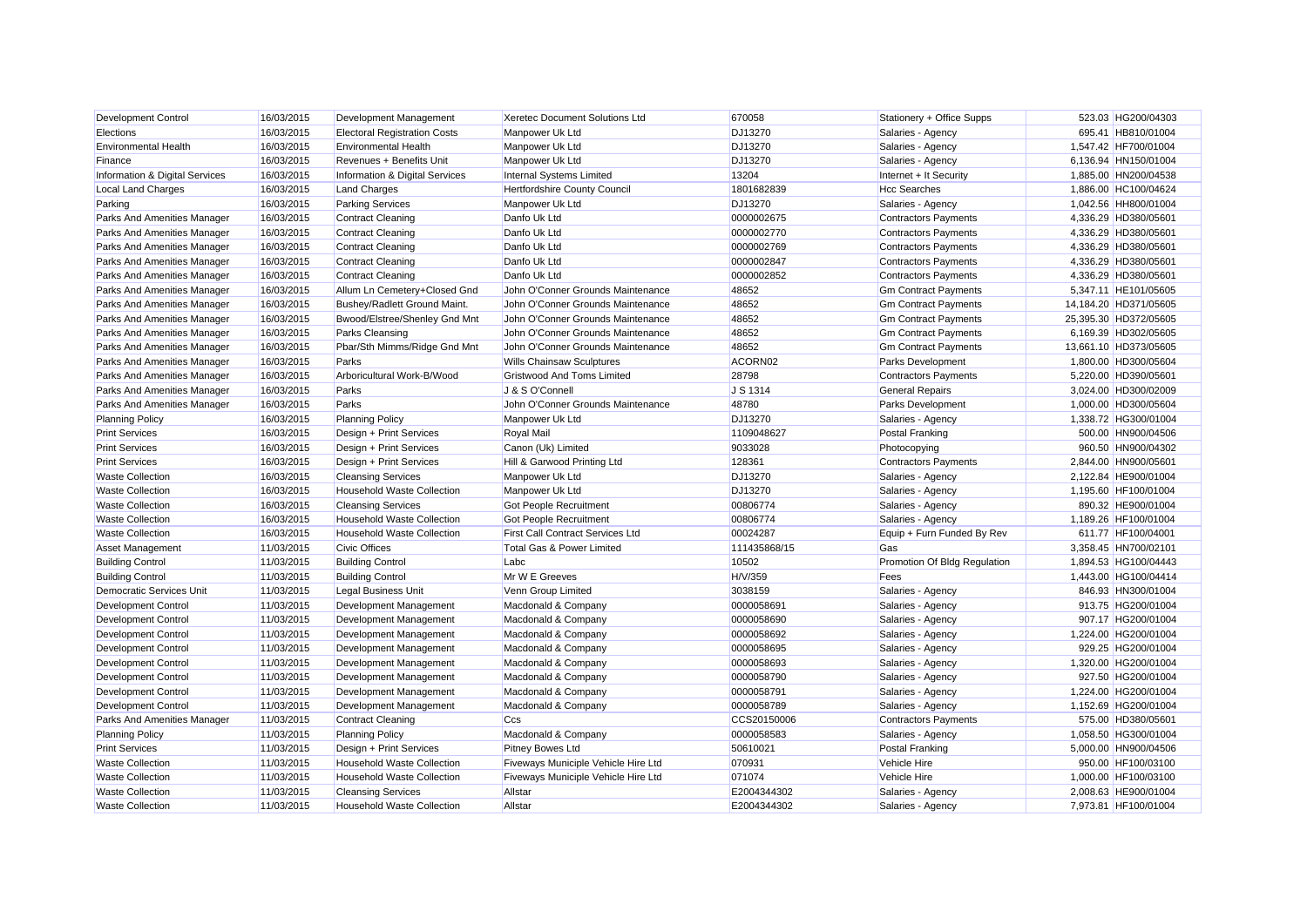| <b>Waste Collection</b>         | 11/03/2015 | <b>Trade Waste Collection</b>       | Allstar                                     | E2004344302       | Salaries - Agency              | 641.97 HF300/01004   |
|---------------------------------|------------|-------------------------------------|---------------------------------------------|-------------------|--------------------------------|----------------------|
| <b>Asset Management</b>         | 10/03/2015 | Bushey Museum - Rudolph Rd          | <b>Glade Pest Control</b>                   | 99587             | <b>Building Repairs</b>        | 590.00 HD121/02001   |
| <b>Asset Management</b>         | 10/03/2015 | Garages                             | Elstree Property Maintenance Limited.       | 44039             | <b>Building Repairs</b>        | 550.00 HK110/02001   |
| <b>Asset Management</b>         | 10/03/2015 | Asset Management                    | <b>Rics Business Services Ltd</b>           | 082601            | Legal Pubs + Updates           | 1,120.00 HB270/04307 |
| <b>Asset Management</b>         | 10/03/2015 | Aycliffe/Leeming Rd (Odds)          | Elite Door & Window Operating Equipment Ltd | 55061             | <b>Building Repairs</b>        | 595.00 HG540/02001   |
| <b>Asset Management</b>         | 10/03/2015 | Properties Let To Housing           | <b>Purdy Contracts Ltd</b>                  | IN238156          | <b>Building Repairs</b>        | 728.90 HK158/02001   |
| <b>Democratic Services Unit</b> | 10/03/2015 | <b>Civic Dinner</b>                 | Blake Ezra Photography Ltd                  | 000150            | Performers Fees - Bands        | 575.00 HB151/04408   |
| <b>Environmental Health</b>     | 10/03/2015 | <b>Unclaimed Dead</b>               | Neville Funeral Services Inc G Hall & Sons  | HE14/000134       | <b>Burial Costs</b>            | 1,840.00 HE100/04435 |
| Finance                         | 10/03/2015 | Accountancy + Financial Servs       | Cipfa Business Limited                      | 3107102           | Subscriptions - Other          | 4,680.00 HN100/04707 |
| Finance                         | 10/03/2015 | Revenues + Benefits Unit            | Inform Cpi Ltd                              | 1861              | Software Licences              | 6,000.00 HN150/04555 |
| Parks And Amenities Manager     | 10/03/2015 | Parks                               | <b>Purdy Contracts Ltd</b>                  | IN237801          | <b>Building Repairs</b>        | 1,051.28 HD300/02001 |
| Parks And Amenities Manager     | 10/03/2015 | <b>Parks Cleansing</b>              | John O'Conner Grounds Maintenance           | 48736             | <b>Contractors Payments</b>    | 2,250.00 HD302/05601 |
| Parks And Amenities Manager     | 10/03/2015 | <b>Parks Cleansing</b>              | John O'Conner Grounds Maintenance           | 48740             | <b>Contractors Payments</b>    | 1,400.00 HD302/05601 |
| Parks And Amenities Manager     | 10/03/2015 | Arboricultural Work-B/Wood          | <b>Gristwood And Toms Limited</b>           | 28480             | <b>Contractors Payments</b>    | 605.00 HD390/05601   |
| Sports & Cultural Services      | 10/03/2015 | Sports + Youth Development          | Saracens Sport Foundation                   | 618               | <b>Training External</b>       | 540.00 HD256/01403   |
| Anti Fraud Unit                 | 09/03/2015 | Anti Fraud Unit                     | Manpower Uk Ltd                             | DJ12487           | Salaries - Agency              | 862.73 HJ830/01004   |
| Asset Management                | 09/03/2015 | <b>Asset Management</b>             | Manpower Uk Ltd                             | DJ12487           | Salaries - Agency              | 1,340.59 HB270/01004 |
| <b>Benefits</b>                 | 09/03/2015 | <b>Benefits Administration</b>      | Hm Courts And Tribunal Service              | 126139            | Fees                           | 1.160.00 HB630/04414 |
| Corporate Management            | 09/03/2015 | Corporate Management                | <b>Barclays Bank</b>                        | 909922            | <b>Bank Charges</b>            | 2,130.24 HB220/04404 |
| <b>Corporate Support</b>        | 09/03/2015 | Assistance To Vol Organisation      | <b>Bushey Museum Trust</b>                  | <b>GRANT 2015</b> | Grants - Voluntary Bodies      | 1,930.00 HD110/04701 |
| Democratic Services Unit        | 09/03/2015 | <b>Legal Business Unit</b>          | Manpower Uk Ltd                             | DJ12487           | Salaries - Agency              | 1,300.37 HN300/01004 |
| <b>Democratic Services Unit</b> | 09/03/2015 | <b>Legal Business Unit</b>          | Sellick Partnership                         | <b>INV119086</b>  | Salaries - Agency              | 1.864.00 HN300/01004 |
| <b>Democratic Services Unit</b> | 09/03/2015 | <b>Legal Business Unit</b>          | Sellick Partnership                         | <b>INV199071</b>  | Salaries - Agency              | 1,864.00 HN300/01004 |
| Democratic Services Unit        | 09/03/2015 | <b>Legal Business Unit</b>          | Sellick Partnership                         | <b>INV119072</b>  | Salaries - Agency              | 1,864.58 HN300/01004 |
| <b>Development Control</b>      | 09/03/2015 | Development Management              | Manpower Uk Ltd                             | DJ12487           | Salaries - Agency              | 1,434.44 HG200/01004 |
| <b>Development Control</b>      | 09/03/2015 | Development Management              | William Lawrence Advertising Ltd            | 38832             | <b>Recruitment Advertising</b> | 1,325.00 HG200/01501 |
| <b>Drainage Services</b>        | 09/03/2015 | <b>Drainage Consultancy</b>         | Greenbarnes Ltd                             | 11458             | <b>Contractors Payments</b>    | 679.34 HE640/05601   |
| Elections                       | 09/03/2015 | <b>Electoral Registration Costs</b> | Manpower Uk Ltd                             | DJ12487           | Salaries - Agency              | 639.19 HB810/01004   |
| <b>Environmental Health</b>     | 09/03/2015 | <b>Environmental Health</b>         | Manpower Uk Ltd                             | DJ12487           | Salaries - Agency              | 1,934.39 HF700/01004 |
| Finance                         | 09/03/2015 | Revenues + Benefits Unit            | Manpower Uk Ltd                             | DJ12487           | Salaries - Agency              | 1,993.30 HN150/01004 |
| Finance                         | 09/03/2015 | Accountancy + Financial Servs       | Kaplan Financial                            | SINV15_028867     | Post Entry Training Exps       | 1,140.00 HN100/01401 |
| <b>Highway Related Items</b>    | 09/03/2015 | <b>Street Name Plates</b>           | Auckland Manufacturing Ltd T/A Pgm Signs    | 13756             | <b>Contractors Payments</b>    | 1,798.96 HH700/05601 |
| Housing                         | 09/03/2015 | <b>Housing Services</b>             | Hm Courts And Tribunal Service              | 126139            | Legal Fees - External          | 1,240.00 HJ100/04415 |
| Information & Digital Services  | 09/03/2015 | Information & Digital Services      | <b>Texthelp Systems Ltd</b>                 | 36808             | Web Content/Management         | 3,171.00 HN200/04525 |
| Local Land Charges              | 09/03/2015 | <b>Land Charges</b>                 | North Herts District Council                | 0001635468        | Partnership working            | 594.18 HC100/01001   |
| Parking                         | 09/03/2015 | <b>Parking Services</b>             | Manpower Uk Ltd                             | DJ12487           | Salaries - Agency              | 1,042.56 HH800/01004 |
| Parking                         | 09/03/2015 | <b>Parking Services</b>             | Patrol                                      | 5449              | <b>Trav/Subs Poll Clerks</b>   | 924.00 HH800/04604   |
| Parking                         | 09/03/2015 | <b>Parking Services</b>             | Radio Links Communications Ltd              | 206659            | Radio                          | 1,926.66 HH800/04513 |
| Parking                         | 09/03/2015 | <b>Parking Services</b>             | <b>Edesix Limited</b>                       | 20150092          | Health + Safety Related Item   | 900.00 HH800/04009   |
| Parks And Amenities Manager     | 09/03/2015 | Pbar/Sth Mimms/Ridge Gnd Mnt        | John O'Conner Grounds Maintenance           | 48161             | <b>Contractors Payments</b>    | 952.66 HD373/05601   |
| Parks And Amenities Manager     | 09/03/2015 | Parks                               | J & S O'Connell                             | JS1312            | Parks Development              | 1.950.00 HD300/05604 |
| Parks And Amenities Manager     | 09/03/2015 | Arboricultural Work-B/Wood          | <b>Gristwood And Toms Limited</b>           | 28797             | <b>Contractors Payments</b>    | 600.00 HD390/05601   |
| Parks And Amenities Manager     | 09/03/2015 | Arboricultural Work-Bushey          | <b>Gristwood And Toms Limited</b>           | 28796             | <b>Contractors Payments</b>    | 695.00 HD392/05601   |
| Parks And Amenities Manager     | 09/03/2015 | Arboricultural Work-B/Wood          | <b>Gristwood And Toms Limited</b>           | 27891             | <b>Contractors Payments</b>    | 820.00 HD390/05601   |
| Parks And Amenities Manager     | 09/03/2015 | Bushey/Radlett Ground Maint.        | Countryside Contracts                       | 02691             | <b>Contractors Payments</b>    | 1.760.00 HD371/05601 |
| <b>Planning Policy</b>          | 09/03/2015 | <b>Planning Policy</b>              | Manpower Uk Ltd                             | DJ12487           | Salaries - Agency              | 1,284.11 HG300/01004 |
| <b>Print Services</b>           | 09/03/2015 | Design + Print Services             | Df One Design                               | <b>HBC038</b>     | <b>Contractors Payments</b>    | 1,750.00 HN900/05601 |
| <b>Waste Collection</b>         | 09/03/2015 | <b>Cleansing Services</b>           | Manpower Uk Ltd                             | DJ12487           | Salaries - Agency              | 1.112.84 HE900/01004 |
| <b>Waste Collection</b>         | 09/03/2015 | <b>Household Waste Collection</b>   | Manpower Uk Ltd                             | DJ12487           | Salaries - Agency              | 2.418.60 HF100/01004 |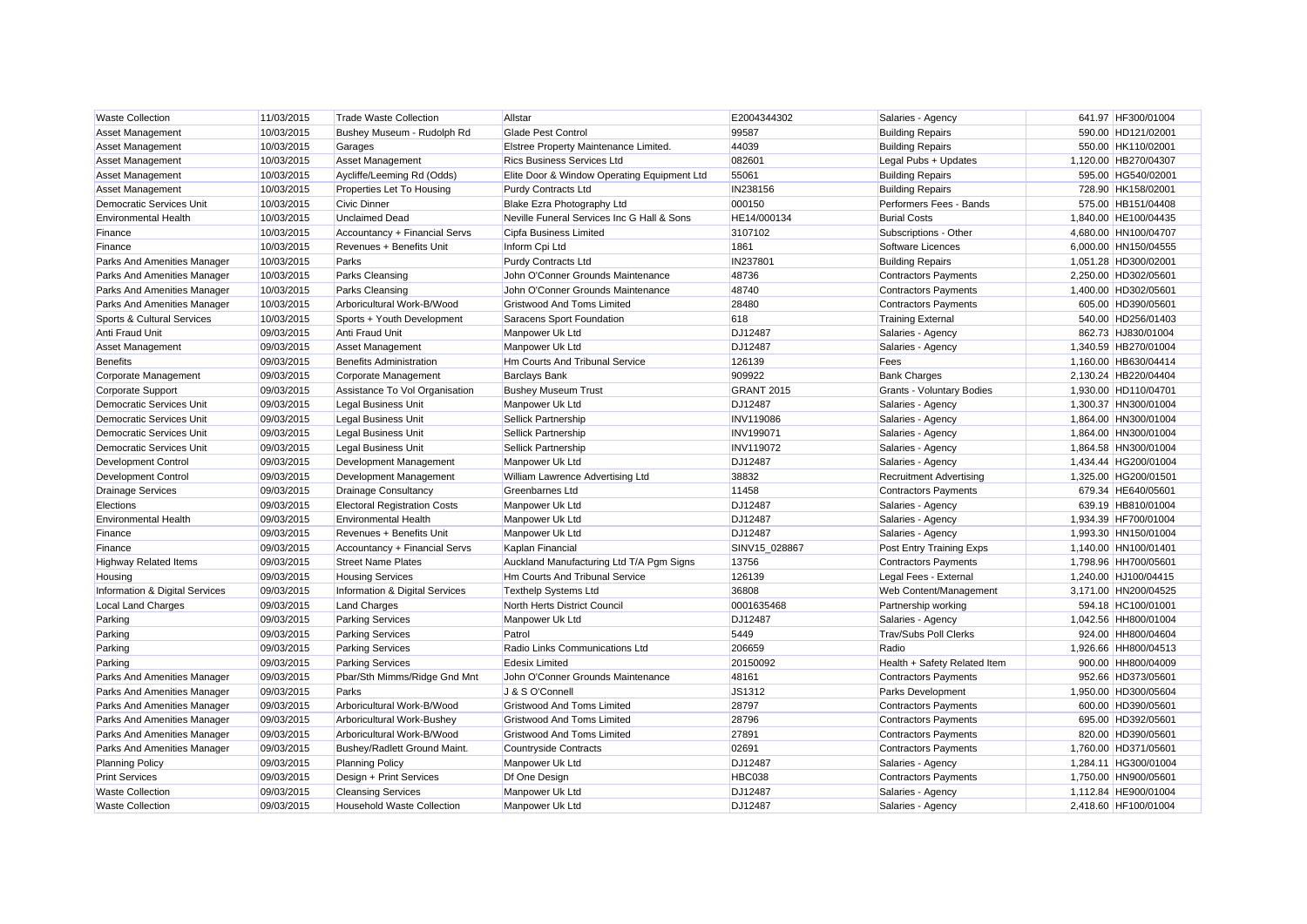| <b>Waste Collection</b>     | 09/03/2015 | <b>Household Waste Collection</b>   | Fiveways Municiple Vehicle Hire Ltd       | 071003            | Vehicle Hire                     | 950.00 HF100/03100   |
|-----------------------------|------------|-------------------------------------|-------------------------------------------|-------------------|----------------------------------|----------------------|
| <b>Waste Collection</b>     | 09/03/2015 | <b>Household Waste Collection</b>   | Fiveways Municiple Vehicle Hire Ltd       | 071089            | <b>Vehicle Hire</b>              | 1,000.00 HF100/03100 |
| <b>Waste Collection</b>     | 09/03/2015 | <b>Household Waste Collection</b>   | Fiveways Municiple Vehicle Hire Ltd       | 070946            | <b>Vehicle Hire</b>              | 750.00 HF100/03100   |
| <b>Waste Collection</b>     | 09/03/2015 | <b>Household Waste Collection</b>   | Fiveways Municiple Vehicle Hire Ltd       | 071307            | Vehicle Hire                     | 1,000.00 HF100/03100 |
| <b>Waste Collection</b>     | 09/03/2015 | <b>Household Waste Collection</b>   | Fiveways Municiple Vehicle Hire Ltd       | 071140            | Vehicle Hire                     | 1,000.00 HF100/03100 |
| <b>Waste Collection</b>     | 09/03/2015 | <b>Household Waste Collection</b>   | Fiveways Municiple Vehicle Hire Ltd       | 070997            | Vehicle Hire                     | 950.00 HF100/03100   |
| <b>Waste Collection</b>     | 09/03/2015 | <b>Household Waste Collection</b>   | Fiveways Municiple Vehicle Hire Ltd       | 071145            | <b>Vehicle Hire</b>              | 1,000.00 HF100/03100 |
| <b>Waste Collection</b>     | 09/03/2015 | <b>Household Waste Collection</b>   | Fiveways Municiple Vehicle Hire Ltd       | 071160            | Vehicle Hire                     | 1,000.00 HF100/03100 |
| <b>Waste Collection</b>     | 09/03/2015 | <b>Household Waste Collection</b>   | Fiveways Municiple Vehicle Hire Ltd       | 071018            | <b>Vehicle Hire</b>              | 950.00 HF100/03100   |
| <b>Waste Collection</b>     | 09/03/2015 | <b>Trade Waste Collection</b>       | <b>Egbert Taylor</b>                      | IN105782          | Refuse - Euro Bins               | 1,782.00 HF300/04111 |
| <b>Building Control</b>     | 06/03/2015 | Home Improvement Agency             | South Hertfordshire Developments Ltd      | 2779A             | Overtime                         | 1,944.00 HG101/01003 |
| <b>Waste Collection</b>     | 06/03/2015 | Household Waste Collection          | Extrastaff                                | 168412            | Salaries - Agency                | 620.62 HF100/01004   |
| <b>Waste Collection</b>     | 06/03/2015 | <b>Household Waste Collection</b>   | <b>Got People Recruitment</b>             | 00806347          | Salaries - Agency                | 1,399.28 HF100/01004 |
| <b>Waste Collection</b>     | 06/03/2015 | <b>Household Waste Collection</b>   | Got People Recruitment                    | 130               | Salaries - Agency                | 592.88 HF100/01004   |
| <b>Waste Collection</b>     | 06/03/2015 | <b>Cleansing Services</b>           | <b>Got People Recruitment</b>             | 00806722          | Salaries - Agency                | 794.72 HE900/01004   |
| <b>Waste Collection</b>     | 06/03/2015 | <b>Household Waste Collection</b>   | Got People Recruitment                    | 00806722          | Salaries - Agency                | 802.13 HF100/01004   |
| <b>Waste Collection</b>     | 06/03/2015 | <b>Cleansing Services</b>           | <b>First Call Contract Services Ltd</b>   | 00024245          | Salaries - Agency                | 531.60 HE900/01004   |
| Revenues                    | 05/03/2015 | Council Tax                         | Hm Courts And Tribunal Service            | 126784            | <b>Court Costs</b>               | 1.143.00 HB610/04418 |
| Anti Fraud Unit             | 04/03/2015 | Anti Fraud Unit                     | Manpower Uk Ltd                           | DJ11914           | Salaries - Agency                | 1,008.84 HJ830/01004 |
| Asset Management            | 04/03/2015 | Properties Let To Housing           | <b>Purdy Contracts Ltd</b>                | IN237479          | <b>Building Repairs</b>          | 4,653.47 HK158/02001 |
| <b>Asset Management</b>     | 04/03/2015 | Properties Let To Housing           | <b>Purdy Contracts Ltd</b>                | IN237478          | <b>Building Repairs</b>          | 5,715.42 HK158/02001 |
| <b>Asset Management</b>     | 04/03/2015 | Properties Let To Housing           | <b>Purdy Contracts Ltd</b>                | <b>IN237477</b>   | <b>Building Repairs</b>          | 2.504.83 HK158/02001 |
| Asset Management            | 04/03/2015 | Properties Let To Housing           | <b>Purdy Contracts Ltd</b>                | IN237480          | <b>Building Repairs</b>          | 4,490.56 HK158/02001 |
| Asset Management            | 04/03/2015 | Asset Management                    | Manpower Uk Ltd                           | DJ11914           | Salaries - Agency                | 1,461.01 HB270/01004 |
| <b>Asset Management</b>     | 04/03/2015 | <b>Building Maintenance Prog</b>    | Elstree Property Maintenance Limited.     | 44582             | <b>Building Repairs</b>          | 2,410.00 HD201/02001 |
| <b>Corporate Support</b>    | 04/03/2015 | Assistance To Vol Organisation      | Potters Bar Crusaders Youth Fc            | <b>GRANT 2015</b> | <b>Grants - Voluntary Bodies</b> | 500.00 HD110/04701   |
| <b>Customer Services</b>    | 04/03/2015 | Civic Office Keepers                | Proforce 1 Security Ltd                   | PF612             | <b>Wages General</b>             | 2,175.00 HO300/01101 |
| <b>Customer Services</b>    | 04/03/2015 | <b>Civic Office Keepers</b>         | Proforce 1 Security Ltd                   | <b>PF613</b>      | <b>Wages General</b>             | 1,491.00 HO300/01101 |
| <b>Development Control</b>  | 04/03/2015 | Development Management              | Manpower Uk Ltd                           | DJ11914           | Salaries - Agency                | 929.31 HG200/01004   |
| Elections                   | 04/03/2015 | <b>Electoral Registration Costs</b> | Manpower Uk Ltd                           | DJ11914           | Salaries - Agency                | 651.98 HB810/01004   |
| <b>Environmental Health</b> | 04/03/2015 | <b>Environmental Health</b>         | Manpower Uk Ltd                           | DJ11914           | Salaries - Agency                | 4,210.55 HF700/01004 |
| Finance                     | 04/03/2015 | Revenues + Benefits Unit            | Manpower Uk Ltd                           | DJ11914           | Salaries - Agency                | 6,729.60 HN150/01004 |
| <b>General Expenses</b>     | 04/03/2015 | <b>General Expenses</b>             | Firstcare                                 | 4745              | Medical                          | 833.33 HB100/01414   |
| Parking                     | 04/03/2015 | <b>Parking Services</b>             | Manpower Uk Ltd                           | DJ11914           | Salaries - Agency                | 938.30 HH800/01004   |
| Parking                     | 04/03/2015 | <b>Parking Services</b>             | Liberty Services (Ar & Rf Reddin) Limited | 97915             | <b>Contractors Payments</b>      | 920.01 HH800/05601   |
| Parks And Amenities Manager | 04/03/2015 | Parks                               | J & S O'Connell                           | JS1310            | <b>General Repairs</b>           | 3,740.00 HD300/02009 |
| Parks And Amenities Manager | 04/03/2015 | Parks                               | J & S O'Connell                           | JS1311            | <b>General Repairs</b>           | 2,880.00 HD300/02009 |
| Parks And Amenities Manager | 04/03/2015 | Arboricultural Work-B/Wood          | <b>Gristwood And Toms Limited</b>         | 28619             | <b>Contractors Payments</b>      | 3,935.00 HD390/05601 |
| Parks And Amenities Manager | 04/03/2015 | Parks                               | <b>Affinity Water Limited</b>             | 1075808-8/03.03   | <b>Water Rates</b>               | 820.71 HD300/02104   |
| Parks And Amenities Manager | 04/03/2015 | Parks                               | Twc (Services) Ltd                        | 37538/9/40/1/2    | <b>Building Repairs</b>          | 1,135.65 HD300/02001 |
| <b>Planning Policy</b>      | 04/03/2015 | <b>Planning Policy</b>              | Manpower Uk Ltd                           | DJ11914           | Salaries - Agency                | 1.083.08 HG300/01004 |
| <b>Print Services</b>       | 04/03/2015 | Design + Print Services             | Pitney Bowes Ltd                          | 22781053          | <b>Postal Franking</b>           | 616.28 HN900/04506   |
| <b>Waste Collection</b>     | 04/03/2015 | <b>Cleansing Services</b>           | Manpower Uk Ltd                           | DJ11914           | Salaries - Agency                | 1,018.37 HE900/01004 |
| <b>Waste Collection</b>     | 04/03/2015 | <b>Household Waste Collection</b>   | Manpower Uk Ltd                           | DJ11914           | Salaries - Agency                | 2,868.79 HF100/01004 |
| <b>Waste Collection</b>     | 04/03/2015 | Weed Killing                        | S H Goss And Company Limited              | 12786/12833       | <b>Contractors Payments</b>      | 1.551.12 HE910/05601 |
| <b>Waste Collection</b>     | 04/03/2015 | <b>Street Scene Depot</b>           | <b>Bt Payment Services Ltd</b>            | 25799443Q060      | Telephones- Bt Equipment         | 2,180.44 HF710/04504 |
| Asset Management            | 03/03/2015 | Civic Offices                       | <b>Cleantec Services Ltd</b>              | 33731             | <b>Contract Cleaning</b>         | 5,518.18 HN700/02603 |
| Asset Management            | 03/03/2015 | Meadow Road Depot                   | Welding Engineers (Hertford) Ltd          | 1502007           | <b>Building Repairs</b>          | 854.60 HG560/02001   |
| <b>Asset Management</b>     | 03/03/2015 | <b>Building Maintenance Prog</b>    | Chubb Fire & Security Ltd                 | 5090657           | <b>Building Repairs</b>          | 1.527.00 HD201/02001 |